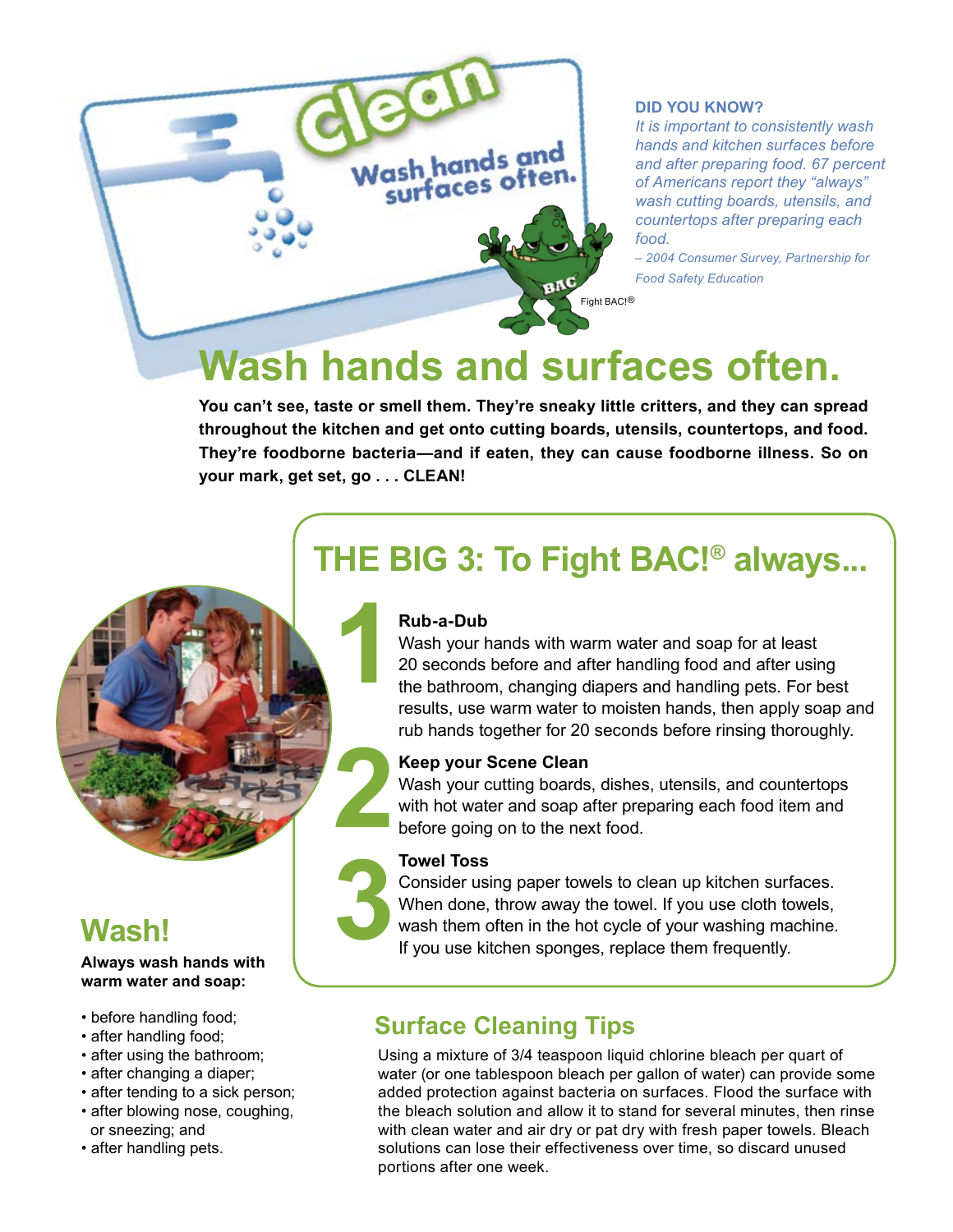#### **REUSABLE SHOPPING BAG TIPS**

- *If you use cloth shopping bags, make sure to wash them in the washing machine frequently.*
- *For reusable grocery bags that are not machine washable, wash by hand frequently with hot water and soap.*
- *When shopping, put meat, poultry and fish in separate plastic bags. This will help prevent the juices from leaking out and contaminating your reusable bags and your food.*

## **Fruit & Veggie Handling**

#### **Prep the kitchen**

Before preparing fruits and vegetables, wash your hands with warm water and soap and use hot water and soap to clean your cutting board, countertop and utensils.

**USE WATER** – Thoroughly rinse fresh produce under running tap water, including those with skins and rinds that are not eaten. Packaged fruits and vegetables labeled "ready to eat", "washed" or triple washed" need not be washed. Never use detergent or bleach to wash fresh fruits or vegetables. These products are not intended for consumption.

**SCRUB THOROUGHLY** – Rub firm-skin fruits and vegetables under running tap water or scrub with a clean vegetable brush while rinsing with running tap water.

## **BAC! Attack**

**How long should you wash your hands to send bacteria down the drain?**

a. 5 seconds b. 10 seconds c. 15 seconds d. 20 seconds

**Answer: d – 20 seconds**



- If you have questions or concerns about food safety, contact:
- The U.S. Department of Agriculture (USDA) Meat and Poultry Hotline at 1-888-MPHotline (1-888-674-6854). TTY 1-800-256-7072.
- The Fight BAC!® Web site at www.fightbac.org.
- Gateway to Government Food Safety Information at www.foodsafety.gov.

The Partnership for Food Safety Education is a non-profit organization and creator and steward of the FightBAC!® consumer education program. The Partnership is dedicated to providing the public with science-based, actionable recommendations for the prevention of foodborne illness.